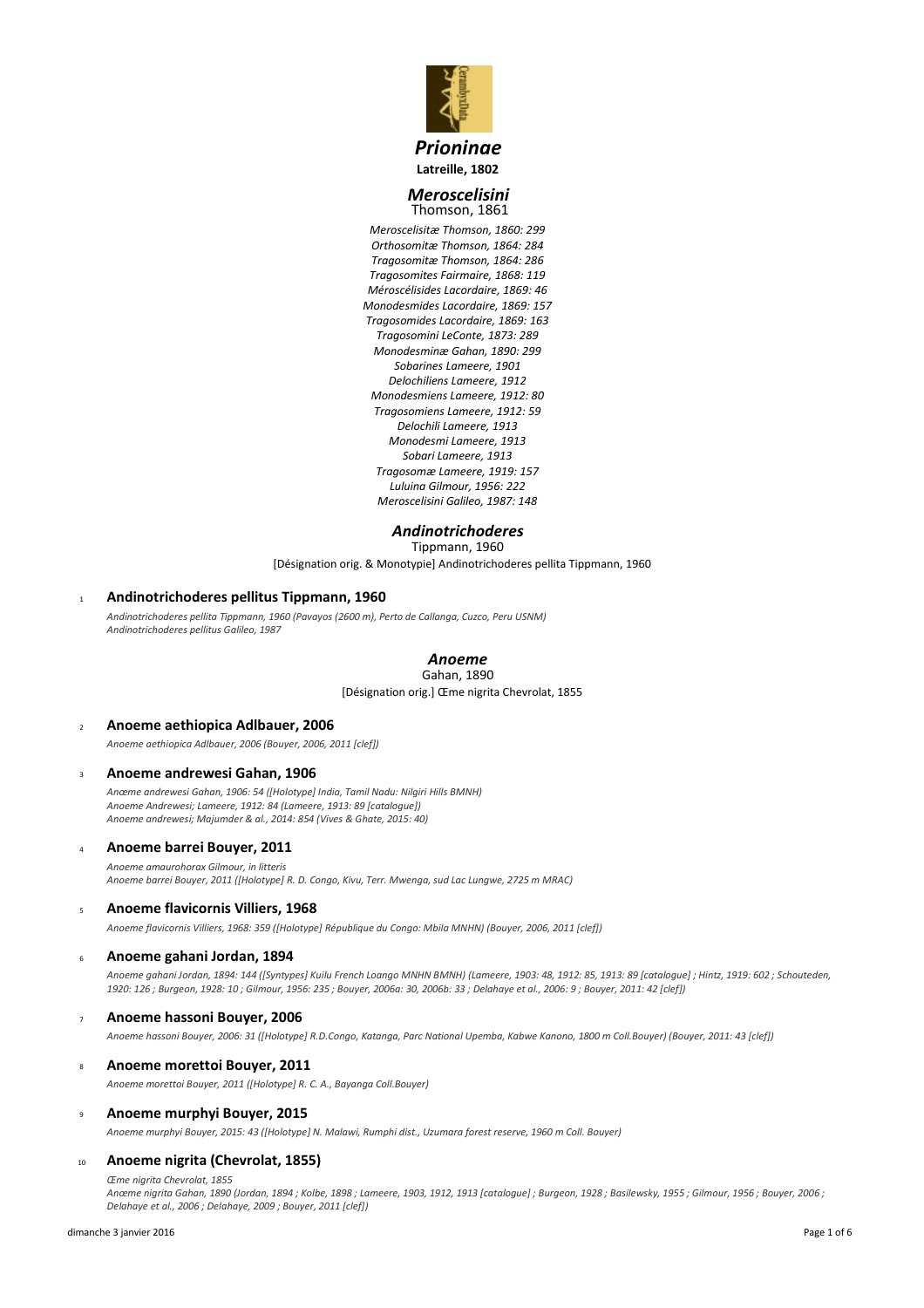

### <sup>11</sup> **Anoeme vingerhoedti Bouyer, 2006**

*Anoeme vingerhoedti Bouyer, 2006: 29 ([Holotype] Cameroun N.-O., Mt Oku (lac) ISNB) (Bouyer, 2006: 33 ; Bouyer, 2011 [clef])*

# *Delocheilus*

[Monotypie] Delocheilus prionoides Thomson, 1861 Delochilus Gemminger & Harold, 1872 [misspelling] Thomson, 1861

<sup>12</sup> **Delocheilus obscurus Aurivillius, 1924**

*Delochilus obscurus Aurivillius, 1924: 481 ([Syntypes] Natal: Malvern BMNH) [misspelling] Delocheilus obscurus; Gilmour, 1956: 226 (Adlbauer, 2013: 22 [Namibie])*

#### <sup>13</sup> **Delocheilus prionoides Thomson, 1861**

*Delocheilus Prionoides White, 1853: 28 [nomen nudum] Delocheilus prionoides Thomson, 1861: 309 ([Syntypes] Cap MNHN) (Thomson, 1864: 287 ; Gilmour, 1954: 46) Delochilus prionoides; Gemminger & Harold, 1872: 2777 [misspelling] (Lameere, 1912: 58 ; Lameere, 1913: 85 [catalogue])*

### <sup>14</sup> **Delocheilus tookei Ferreira & Veiga Ferreira, 1952**

*Delochilus Tookei Ferreira & Veiga Ferreira, 1952: 88 (Província do Cabo : Stellenbosch) [misspelling] Delochilus tookei; Santos-Ferreira, 1980: 258 [misspelling]*

*Delocheilus amatolanus Gilmour, 1956: 229 ([Holotype] South Africa : Cape Province, between Alice and the Hogsback Coll. Gilmour)*

# *Drumontiana*

[Désignation orig.] Casiphia Lacordairei Semenov, 1927 Danilevsky, 2001

#### <sup>15</sup> **Drumontiana amplipennis (Gressitt, 1939)**

*Psephactus amplipennis Gressitt, 1939: 82 ([Holotype] T'ien-mu Shan, Chekiang Prov., E. China IZAS) (Gressitt, 1951: 28 ; Komiya & Heffern, 2005: 27 ; Feng, 2007: 82) Drumontiana amplipennis; Komiya & Niisato, 2007: 571 (Löbl & Smetana, 2010: 88 [catalogue] ; Jingke et al., 2014: 83 [chorologie Chine][Anacolini])*

#### <sup>16</sup> **Drumontiana costata Komiya & Niisato, 2007**

*Drumontiana costata Komiya & Niisato, 2007 ([Holotype] Laos : Phu Pan, Ban Saleui Houaphan Province (NE Laos) 1600-1800 m NMST)*

#### <sup>17</sup> **Drumontiana dentata Komiya & Niisato, 2007**

*Drumontiana dentata Komiya & Niisato, 2007 ([Holotype] Southern Vietnam : Buen Ma Thuet NMST)*

### <sup>18</sup> **Drumontiana francottei Komiya & Niisato, 2007**

*Drumontiana lacordairei Danilevsky, 2001 (nec Semenov, 1927) Drumontiana francottei Komiya & Niisato, 2007: 562 ([Holotype] China: Yunnan Nanjian ISNB) (Löbl & Smetana, 2010: 88 [catalogue] ; Jingke et al., 2014: 83 [chorologie Chine][Anacolini])*

# <sup>19</sup> **Drumontiana lacordairei (Semenov, 1927)**

*Casiphia thibeticola; Lameere, 1916: 258 (nec Fairmaire, 1894) Casiphia lacordairei Semenov, 1927: 237 ([Holotype] Chinae prov. Junnan MNHN) Drumontiana lacordairei; Komiya, 2001: 35 (Komiya & Heffern, 2005: 27 ; Feng, 2007: 80 ; Komiya & Niisato, 2007: 562 ; Löbl & Smetana, 2010: 88 [catalogue] ; Jingke et al., 2014: 83 [chorologie Chine][Anacolini])*

#### <sup>20</sup> **Drumontiana nakamurai Komiya & Niisato, 2007**

*Drumontiana nakamurai Komiya & Niisato, 2007 ([Holotype] Vietnam : Vien Hue Province (Northern Vietnam), Sapa NMST)*

# *Eboraphyllus*

[Monotypie] Eboraphyllus middletoni McKeown, 1945 McKeown, 1945

### <sup>21</sup> **Eboraphyllus middletoni McKeown, 1945**

*Eboraphyllus middletoni McKeown, 1945*

### *Enneaphyllus*

Waterhouse, 1877

[Monotypie] Enneaphyllus æneipennis Waterhouse, 1877

#### <sup>22</sup> **Enneaphyllus aeneipennis Waterhouse, 1877**

*Enneaphyllus aeneipennis Waterhouse, 1877 (Lameere, 1912, 1913 [catalogue]) Enneaphyllus rossi Blackburn, 1890*

#### *Howea* Olliff, 1889

[Monotypie] Howea angulata Olliff, 1889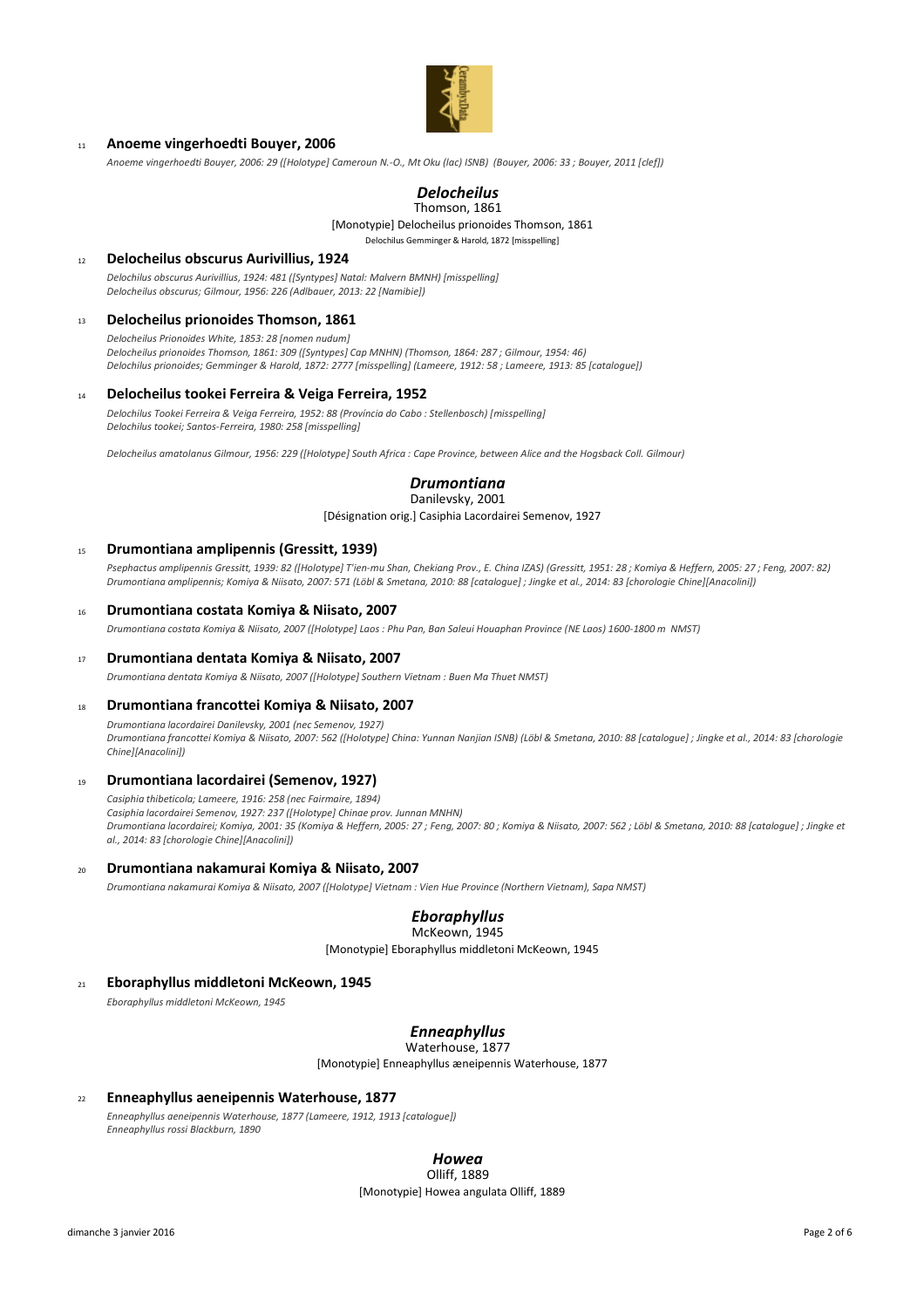

### <sup>23</sup> **Howea angulata Olliff, 1889**

*Howea angulata Olliff, 1889 (Lameere, 1912, 1913 [catalogue])*

# *Hyleoza*

# Galileo, 1987

[Désignation orig.] Polyoza lineata Bates, 1869 Acanthocornis Monné & Monné, 2011 ([Désignation orig. & Monotypie] Acanthocornis flavus Monné & Monné, 2011)

#### <sup>24</sup> **Hyleoza confusa Tavakilian & Galileo, 1991**

*Hyleoza lineata Galileo, 1987 (nec Bates, 1869)*

*Hyleoza confusa Tavakilian & Galileo, 1991 (Hequet, 1996 ; Martins et al., 2006 ; Morvan & Morati, 2006)*

*Acanthocornis flavus Monné & Monné, 2011: 1862 ([Holotype] Brazil, Pará: Melgaço (Caxiuanã) MPEG) (Monné, 2012: 131 [synonymie])*

## <sup>25</sup> **Hyleoza lineata (Bates, 1869)**

*Polyoza lineata Bates, 1869 (Ega, Amazonas, Brasil) (Lameere, 1912, 1913 [catalogue] ; Melzer, 1919) Hyleoza lineata Galileo, 1987 Hyleoza dialepta Galileo & Martins, 1988*

#### *Lasiogaster* Gahan, 1892

[Monotypie] Lasiogaster costipennis Gahan, 1892

#### <sup>26</sup> **Lasiogaster costipennis Gahan, 1892**

*Lasiogaster costipennis Gahan, 1892 (Belize, Corosal BMNH) (Lameere, 1912, 1913 [catalogue] ; Galileo, 1987 ; Toledo, 2005)*

# *Lulua*

# Burgeon, 1931

[Monotypie] Lulua squamosa Burgeon, 1931 Sigwaltia Lepesme, 1956 ([Désignation orig.] Sigwaltia Duprixi Lepesme, 1956)

# <sup>27</sup> **Lulua adiopodoumensis (Lepesme, 1956)**

*Sigwaltia adiopodoumensis Lepesme, 1956: 91 ([Holotype] d'Adiopodoumé Coll.Lepesme) Lulua adiopodoumensis Drumont et al., 2005*

#### <sup>28</sup> **Lulua duprixi (Lepesme, 1956)**

*Sigwaltia Duprixi Lepesme, 1956: 90 ([Holotype] d'Adiopodoumé Coll.Lepesme) Lulua duprixi Drumont et al., 2005 (Delahaye et al., 2006)*

### <sup>29</sup> **Lulua eburnea Decelle, 1969**

*Lulua eburnea Decelle, 1969*

# <sup>30</sup> **Lulua squamosa Burgeon, 1931**

*Lulua squamosa Burgeon, 1931 (Drumont et al., 2005)*

# *Meroscelisus*

[Monotypie] Meroscelisus violaceus Audinet-Serville, 1832 Meroscelise Blanchard, 1845: 143 Meroscelicus Chenu, 1870 [misspelling] Syennesis Pascoe, 1888 ([Monotypie] Syennesis dispar Pascoe, 1888) Audinet-Serville, 1832

### <sup>31</sup> **Meroscelisus apicalis White, 1853**

*Meroscelisus violaceus Audinet-Serville, 1832 [mâle qui est en fait une femelle] Meroscelisus apicalis White, 1853 (Brasil BMNH) (Lameere, 1912, 1913 [catalogue] ; Melzer, 1919 ; Galileo, 1987 ; Monné et al., 2010)*

#### <sup>32</sup> **Meroscelisus opacus Buquet, 1860**

*Meroscelisus opacus Buquet, 1860 [mâle] (Brésil MNHN) (Galileo, 1987) Meroscelisus apicalis Lameere, 1912 (nec White, 1853) (Lameere, 1913 [catalogue] ; Melzer, 1919)*

#### <sup>33</sup> **Meroscelisus servillei Thomson, 1865**

*Meroscelisus servillei Thomson, 1865 (Brésil MNHN) (Lameere, 1912, 1913 [catalogue] ; Melzer, 1919 ; Galileo, 1987 ; Monné et al., 2010 ; Santos-Silva & Galileo, 2011) Syennesis dispar Pascoe, 1888*

## <sup>34</sup> **Meroscelisus thoracicus Campos Seabra, 1942**

*Meroscelisus thoracicus Campos Seabra, 1942 (Brasil, Matilde, Espirito Santo MNRJ) (Galileo, 1987)*

#### <sup>35</sup> **Meroscelisus violaceus Audinet-Serville, 1832**

*Meroscelisus violaceus Audinet-Serville, 1832 [femelle] (Brésil, BMNH) (Laporte de Castelnau, 1840 ; Thomson, 1864 ; Lameere, 1912, 1913 [catalogue] ; Galileo, 1987 ; Monné et al., 2010) Meroscelisus cyanescens Dejean, 1835 [mâle] [nomen nudum]*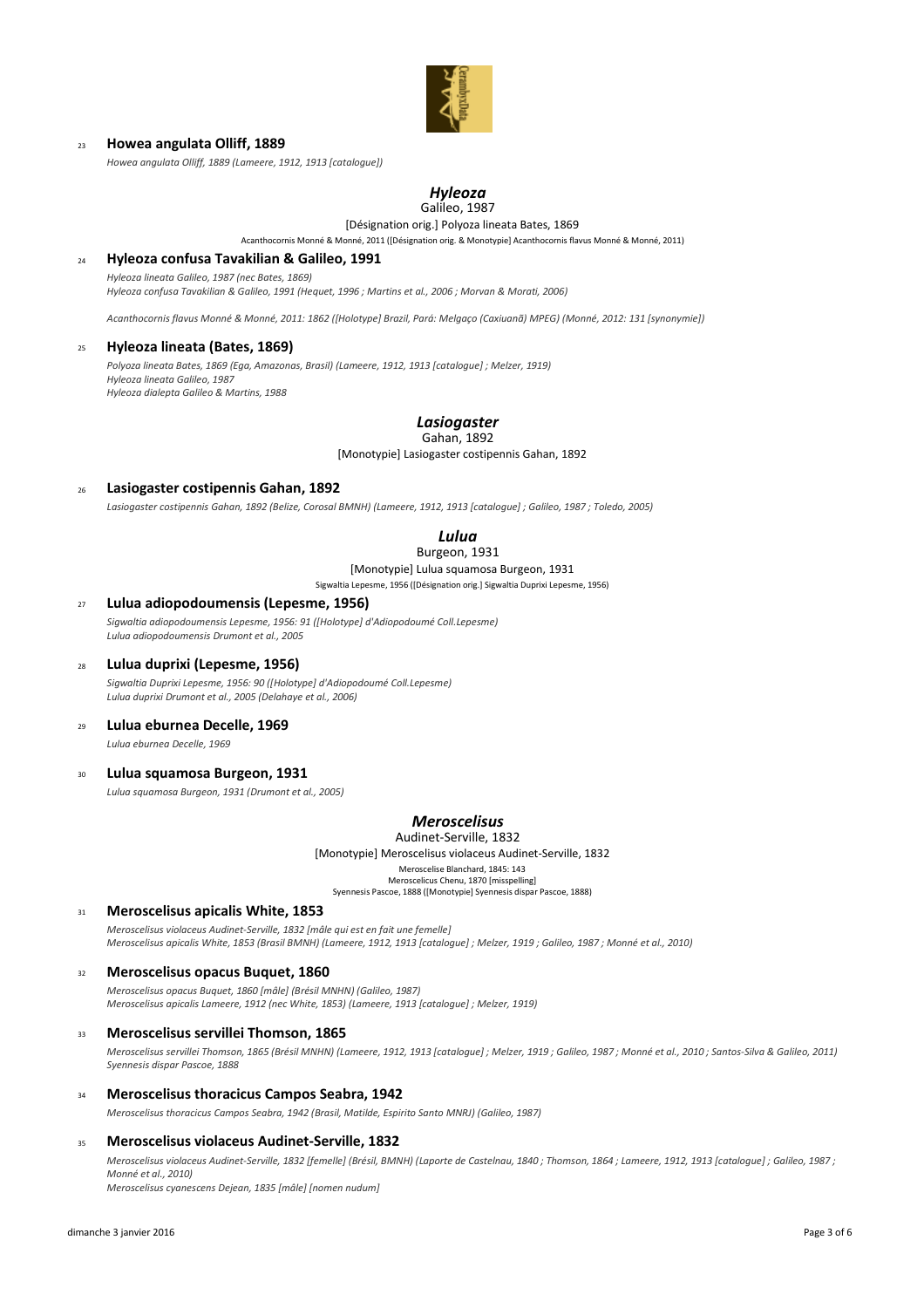

### <sup>36</sup> **Meroscelisus zikani Melzer, 1919**

*Meroscelisus zikani Melzer, 1919 (Brazil MZSP) (Galileo, 1987)*

# *Microplophorus*

#### Blanchard, 1851

[Désignation subséquente de Thomson, 1864: 287] Microplophorus magellanicus Blanchard, 1851

Microphorus Chenu, 1870 [misspelling]

## <sup>37</sup> **Microplophorus calverti Philippi, 1897**

*Microplophorus calverti Philippi in Germain, 1897 (Cordilheira de Chillan, Chile MNNC) (Galileo, 1987) Microplophorus magellanicus Lameere, 1912 (nec Blanchard, 1851) (Lameere, 1913 [catalogue])*

### <sup>38</sup> **Microplophorus magellanicus Blanchard, 1851**

*Microplophorus magellanicus Blanchard, 1851 (Chile Magellanes) (Thomson, 1864 ; Lameere, 1912, 1913 [catalogue] ; Galileo, 1987) Microplophorus castaneus Blanchard, 1851 Microplophorus magallanicus Havrylenko & Winterhalter, 1949 [misspelling]*

### <sup>39</sup> **Microplophorus penai Galileo, 1987**

*Microplophorus calverti Bosq, 1951 (nec Philippi, 1897) Microplophorus penai Galileo, 1987 (Chile, Parque Nacional Nahuelbuta, Arauco Coll.Pena)*

> *Monodesmus* Audinet-Serville, 1832

[Monotypie] Monodesmus callidioides Audinet-Serville, 1832

Monodesme Blanchard, 1845: 140

### <sup>40</sup> **Monodesmus atratus Fisher, 1932**

*Monodesmus atratus Fisher, 1932: 3 ([Holotype] Sierra Rangel, Rancho Mundito, Pinar del Rio, Cuba USNM) (Galileo, 1987: 208 ; Nearns, 2006: 54 ; Lingafelter, 2015: 358 [Rép. Dominicaine] ; Devesa et al., 2015: 88 [Cuba])*

### <sup>41</sup> **Monodesmus callidioides Audinet-Serville, 1832**

*Monodesmus callidioides Audinet-Serville, 1832: 161 ([Syntypes] Cuba BMNH) (Laporte de Castelnau, 1840: 398 ; Blanchard, 1845: 166 ; Lameere, 1912: 81 ; Lameere, 1913: 88 [catalogue] ; Galileo, 1987: 202 ; Nearns, 2006: 54 ; Thomas et al., 2013: 19 [Cayman Isl.] ; Devesa et al., 2015: 90 [Cuba]) Monodesmus Callidioides; White, 1853: 27 (Thomson, 1864: 284)*

### <sup>42</sup> **Monodesmus inermis Galileo, 1987**

*Monodesmus inermis Galileo, 1987 (Amérique mérid. MNHN)*

### <sup>43</sup> **Monodesmus nothus Chevrolat, 1862**

*Monodesmus nothus Chevrolat, 1862 (Jamaica BMNH) (Lameere, 1912, 1913 [catalogue] ; Galileo, 1987)*

# *Nannoprionus*

[Monotypie] Nannoprionus insignis Aurivillius, 1907 Aurivillius, 1907

### <sup>44</sup> **Nannoprionus insignis Aurivillius, 1907**

*Nannoprionus insignis Aurivillius, 1907 (Lameere, 1912)*

### *Polyoza*

[Monotypie] Polyoza La Cordairei Audinet-Serville, 1832 Audinet-Serville, 1832

### <sup>45</sup> **Polyoza lacordairei Audinet-Serville, 1832**

*Phaenicocerus dejeanii Gray, 1831 (nec Latreille, 1829) Polyoza lacordairei Audinet-Serville, 1832 (Brésil BMNH) (Laporte de Castelnau, 1840 ; Thomson, 1864 ; Lameere, 1912, 1913 [catalogue] ; Melzer, 1919 ; Galileo, 1987 ; Monné et al., 2010)*

*Polyoza hamata Dejean, 1835 [nomen nudum]*

# *Prionoplus*

[Monotypie] Prionoplus reticularis White, 1843 White, 1843

# <sup>46</sup> **Prionoplus reticularis White, 1843**

*Prionoplus reticularis White, 1843 (Lameere, 1912, 1913 [catalogue]) Prionoplus reticulatus Thomson, 1864 (Hubweber & Schmitt, 2009)*

# *Quercivir*

[Désignation subséquente de Galileo, 1987: 213] Quercivir Dohrni Lameere, 1912 Lameere, 1912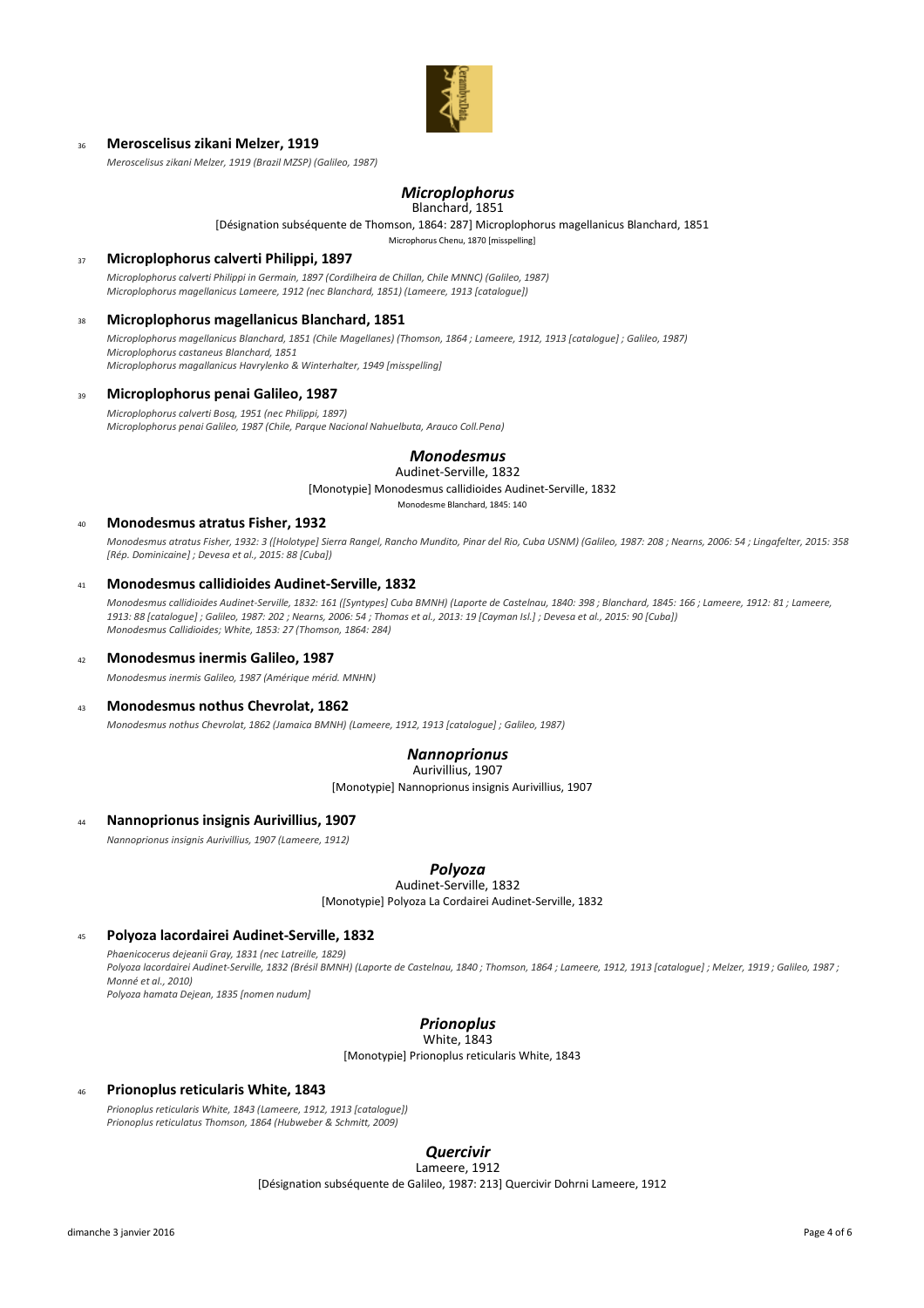

# <sup>47</sup> **Quercivir dohrni Lameere, 1912**

*Quercivir dohrni Lameere, 1912 (Rio ISNB) (Lameere, 1913 [catalogue] ; Melzer, 1919 ; Galileo, 1987 ; Monné et al., 2010)*

### <sup>48</sup> **Quercivir gounellei Lameere, 1912**

*Quercivir gounellei Lameere, 1912 ([Syntypes] Caraça (Minas Geraes) & Campos de Jordao (Etat de Saint-Paul) MNHN) (Lameere, 1913 [catalogue] ; Melzer, 1919 ;* 

*Galileo, 1987 ; Monné et al., 2010) Quercivir zikani Melzer, 1919 (Fazenda dos Campos perto de Passa Quatro Minas Geraes Brazil MZSP)*

# *Rhipidocerus*

[Monotypie] Rhipidocerus Australasiæ Westwood, 1842 Westwood, 1842

## <sup>49</sup> **Rhipidocerus australasiae Westwood, 1842**

*Rhipidocerus australasiae Westwood, 1842 (Thomson, 1864 ; Lameere, 1912, 1913 [catalogue] ; Aurivillius, 1917) Rhipidocerus australasiae ab. flavescens Aurivillius, 1917*

# *Sarifer*

[Monotypie] Sarifer flavirameus Kirsch, 1870 Kirsch, 1870

<sup>50</sup> **Sarifer flavirameus Kirsch, 1870** *Sarifer flavirameus Kirsch, 1870: 374 ([Holotype] Bogota, Colombia SMTD) (Lameere, 1910: 292, 1912: 41, 1913: 83 [catalogue] ; Galileo, 1987: 266)*

### <sup>51</sup> **Sarifer seabrai Fragoso & Monné, 1982**

*Sarifer seabrai Fragoso & Monné, 1982: 519 ([Holotype] Republica Dominicana, La Vega, Constanza, 1200 m Coll.Fragoso) (Galileo, 1987: 269 ; Lingafelter & Woodley, 2007: 172 ; Lingafelter, 2015: 358)*

# *Sobarus*

Harold, 1879

[Monotypie] Sobarus Poggei Harold, 1879

## <sup>52</sup> **Sobarus poggei Harold, 1879**

*Sobarus Poggei Harold, 1879: 165 ([Holotype] "Aus dem Inneren (Pogge!)" ZMHB) (Lameere, 1903: 101, 1909: 67, 1912: 59, 1913: 85 [catalogue] ; Hintz, 1919: 601 ; Schouteden, 1920: 126 ; Burgeon, 1928: 10, 1930: 75 ; Lepesme, 1948: 282 ; Gilmour, 1956: 231 ; Delahaye et al., 2006: 12)* 

*Sobarus vethi van Roon, 1902: 243 ([Syntypes] Stanley-Falls (Stanleyville) RMNH) Sobarus poggei var. vethi; Lameere, 1913: 85 [catalogue] Sobarus poggei v. Vethi; Gilmour, 1956: 231*

# *Tragosoma*

[Monotypie] Cerambyx depsarius Linné, 1767 Audinet-Serville, 1832

Tragosome Blanchard, 1845: 140

### <sup>53</sup> **Tragosoma chiricahuae Linsley, 1959**

*Tragosoma chiricahuae Linsley, 1959 (5 miles west of Portal, Cave Creek Canyon, 5400 ft, Chiricahua Mountains, Cochise County, Arizona United States CASC) (Galileo, 1987)*

### <sup>54</sup> **Tragosoma depsarium (Linné, 1767)**

*Cerambyx depsarius Linné, 1767 (Suisse)*

*Prionus depsarius; Fabricius, 1787 (Fabricius, 1793, 1801 ; Illiger, 1805)*

*Tragosoma depsarium; Audinet-Serville, 1832 (Laporte de Castelnau, 1840 ; Blanchard, 1845: 166 ; Thomson, 1864 ; Lameere, 1912, 1913 [catalogue] ; Villiers, 1978 ; Bijiaoui, 1986 ; Cherepanov, 1988 ; Bense, 1995 ; Sláma, 2006 ; Allemand et al., 2009 ; Berger et al., 2010 ; Löbl & Smetana, 2010 [catalogue] ; Laplante, 2010)*